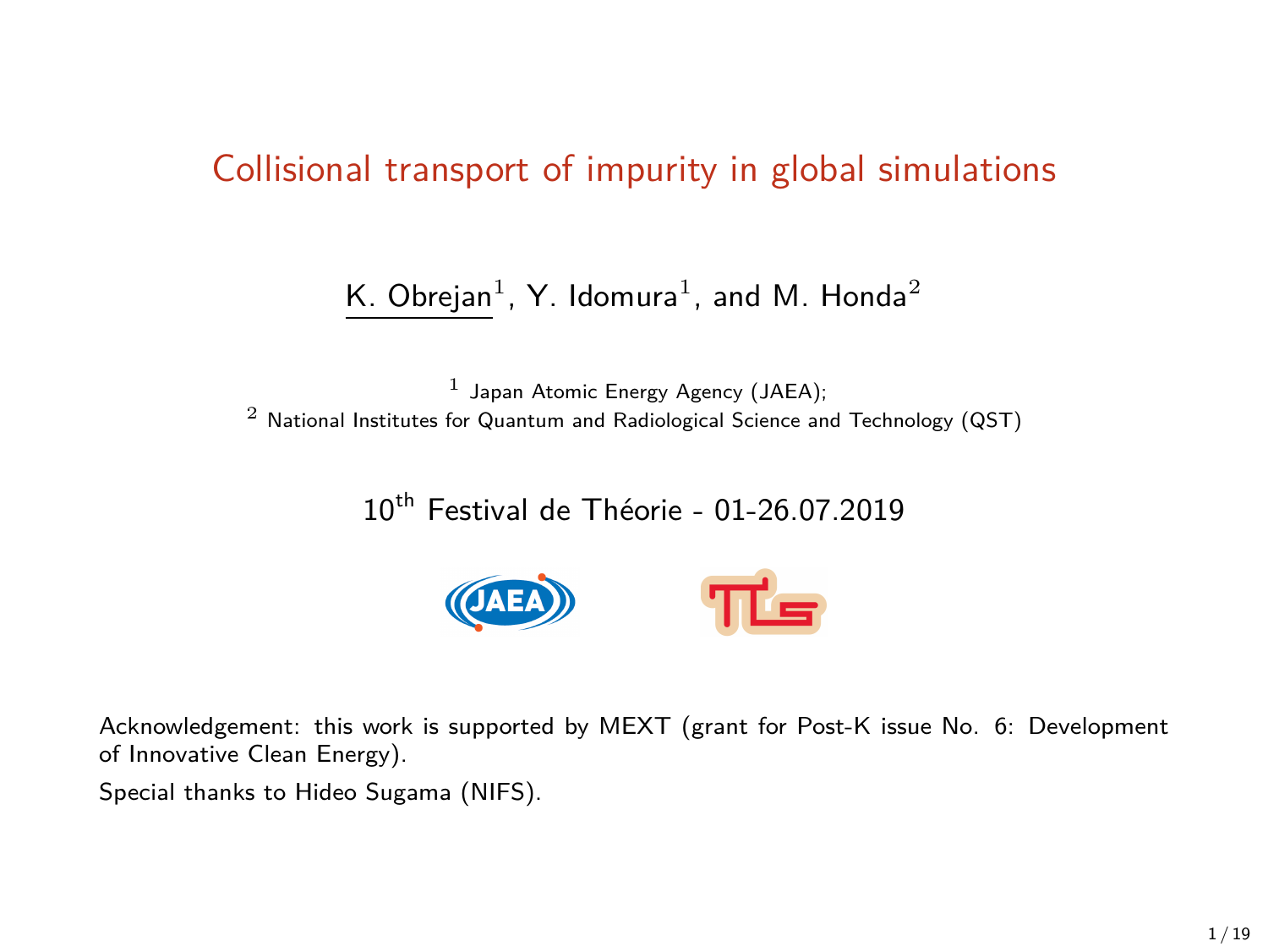Gyrokinetics Particle transport Thermal screening Incompressibility of the flows Summary<br>  $\begin{array}{ccc}\n\text{OOO} & \text{OOO} \\
\text{OOO} & \text{OOO}\n\end{array}$ 

### Gyrokinetics

Particle transport in global simulations

Thermal screening

Incompressibility of the flows

#### Summary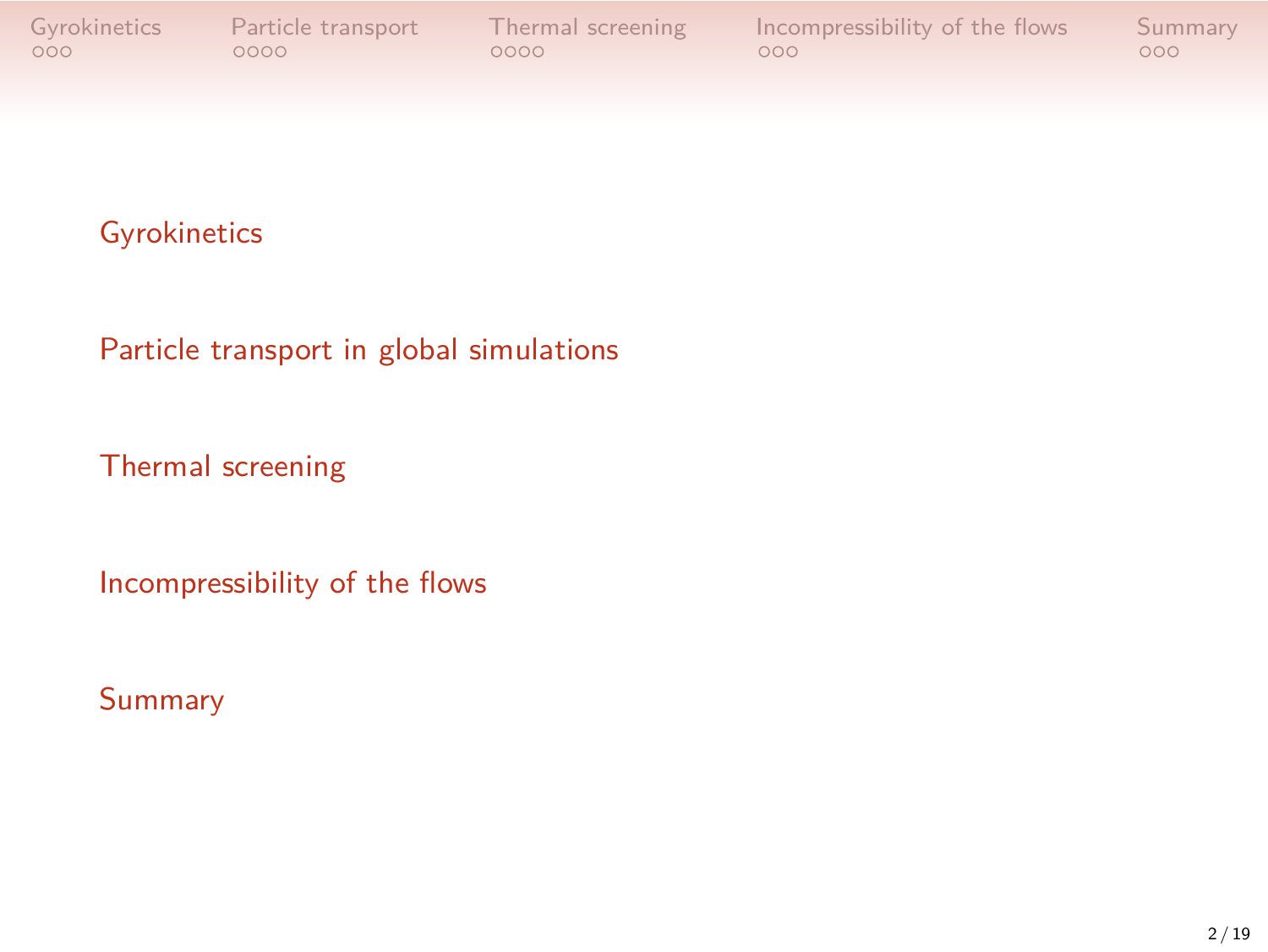

### Gyrokinetics

Particle transport in global simulations

Thermal screening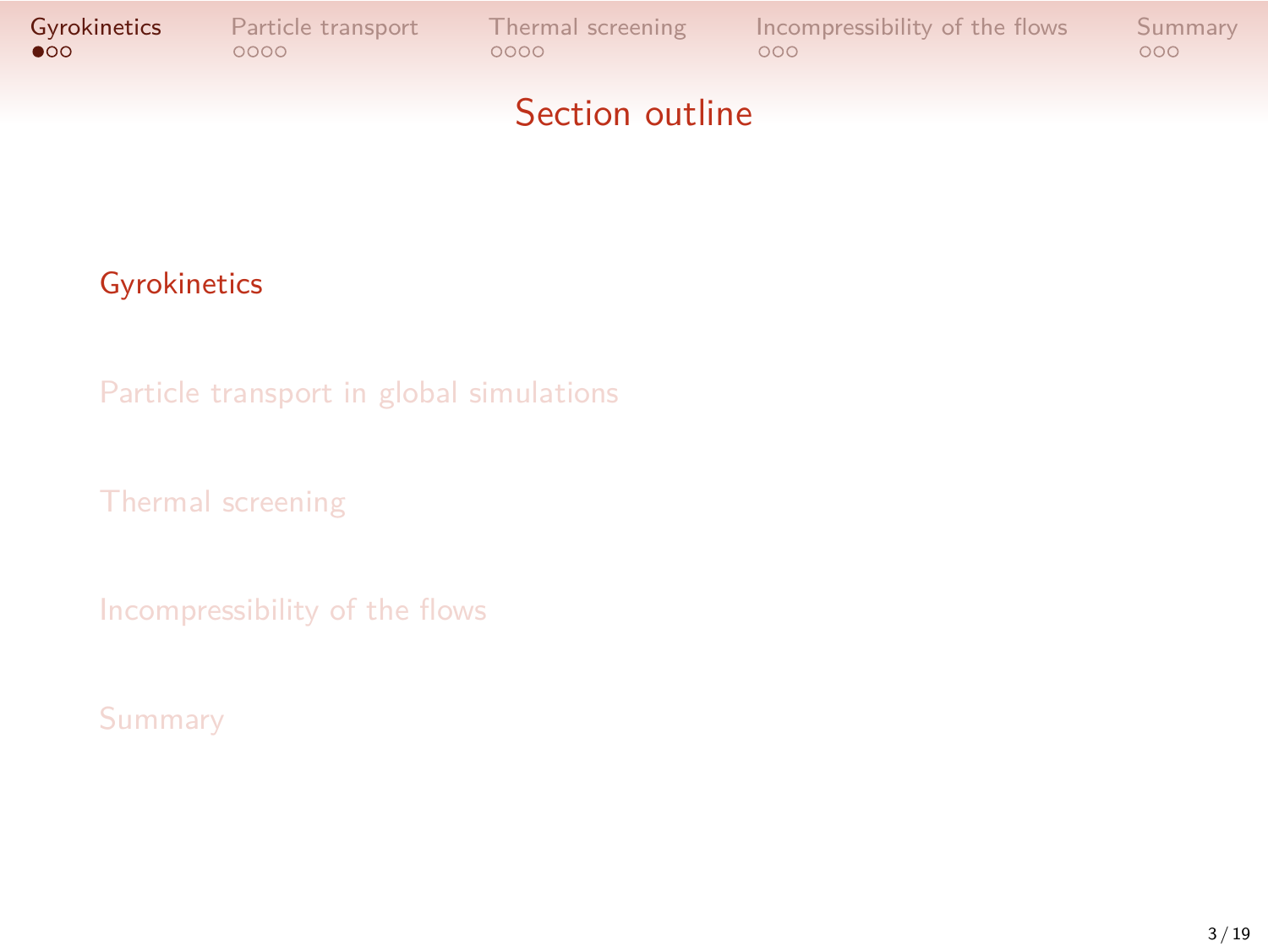## Gyrokinetics Particle transport Thermal screening Incompressibility of the flows Summary<br>  $\overline{O}$

There are 2 major frameworks used when describing fusion plasmas:

**MagnetoHydroDynamics (MHD)** *→* Coupling of Navier-Stokes + Maxwell equations.

**Gyrokinetic (GK)** *→* Kinetic approach following the time evolution of the distribution of particles in 6-dimensional phase space *f*(*r, v*).

The dynamics is reduced to 5D by averaging over the particles' helicoilal motion around magnetic field lines

magneti

- *R*: location of the gyro-center,
- $v_{\text{M}}$ : velocity along the magnetic field line,
- $\bullet$   $\mu = \frac{m_s v_\perp^2}{2B}$ : related to the gyration speed.

The equation system for species *s* is:

Vlasov equation 
$$
\frac{\partial f_s}{\partial t} + \frac{\partial \mathbf{R}}{\partial t} \cdot \frac{\partial f_s}{\partial \mathbf{R}} + \frac{\partial v_y}{\partial t} \cdot \frac{\partial f_s}{\partial v_y} = 0
$$
  
ductrality condition 
$$
-\sum_s \mathbf{\nabla} \perp \cdot \left(\frac{\rho_{ts}^2}{\lambda_{Ds}^2} \mathbf{\nabla}_{\perp} \phi\right) = 4\pi \sum_s e_s n_s
$$

*s*

*∂f<sup>s</sup>*

*∂v*//

Quasi-neu

$$
v_x = \sqrt{2E_1}
$$

*∂f<sup>s</sup>*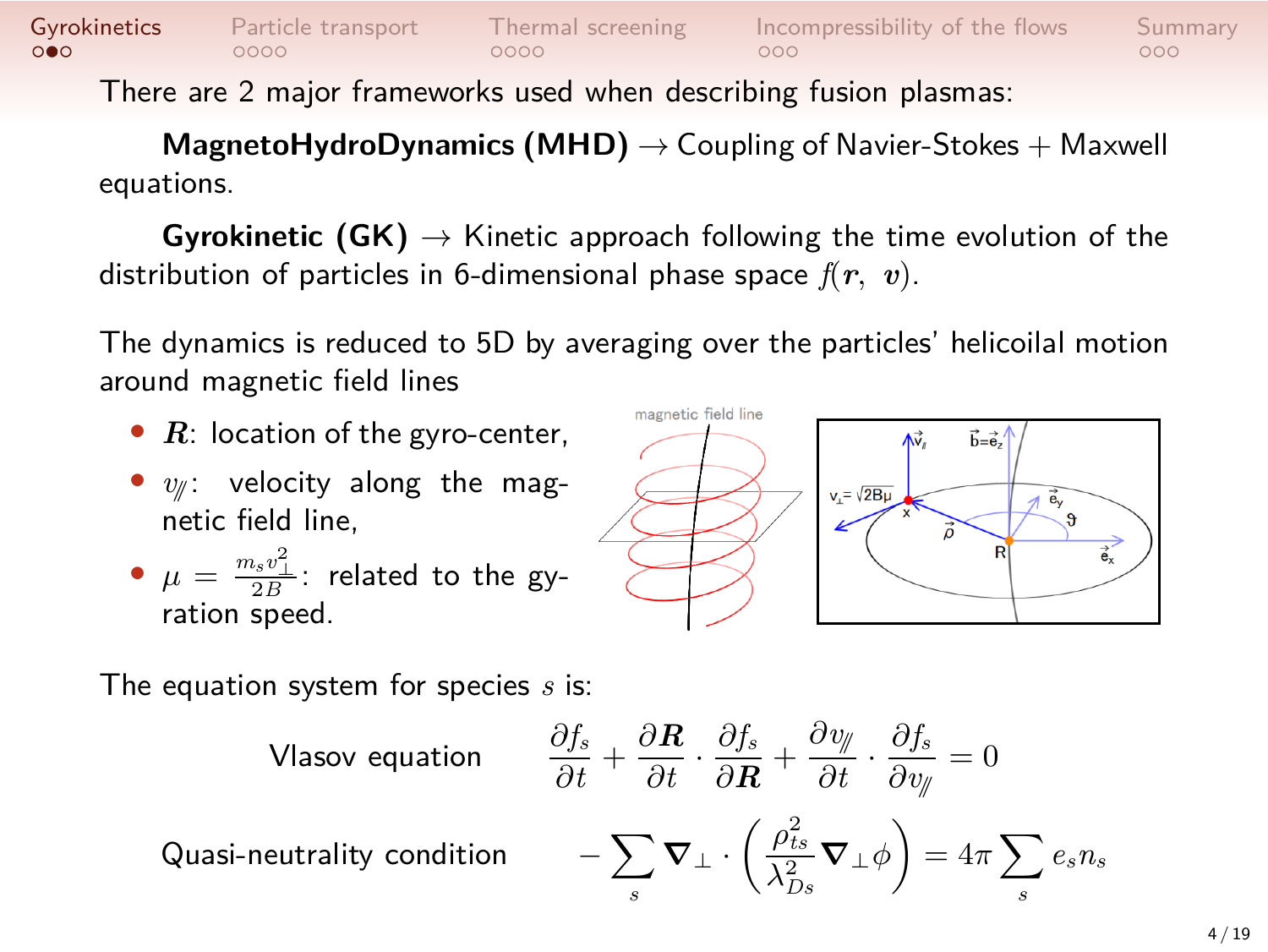## Gyrokinetics Particle transport Thermal screening Incompressibility of the flows Summary<br>  $\begin{array}{ccc}\n\text{OOO} & \text{OOO} \\
\text{OOO} & \text{OOO}\n\end{array}$

In addition to turbulence, the transport of particles, momentum and heat in a plasma can be driven by Coulombian collisions:

Boltzmann equation *<sup>∂</sup>f<sup>s</sup>*

$$
\text{mann equation} \qquad \frac{\partial f_s}{\partial t} + \frac{\partial \mathbf{R}}{\partial t} \cdot \frac{\partial f_s}{\partial \mathbf{R}} + \frac{\partial v_{\mathcal{Y}}}{\partial t} \cdot \frac{\partial f_s}{\partial v_{\mathcal{Y}}} = \underbrace{\sum_{s'} C_{ss'}(f_s, f_{s'})}_{\text{collisions}}
$$

This collisional transport is described by the **necoclassical transport theory**.

*,→* The toroidal geometry of the magnetic field gives rise to complex "banana" orbits.

In this presentation, we will focus in part on particle flux predictions based on the Hirshman-Sigmar (HS) moments approach [Hirshman, NF 1981].



*Adapted from EUROfusion, CC 4.0.*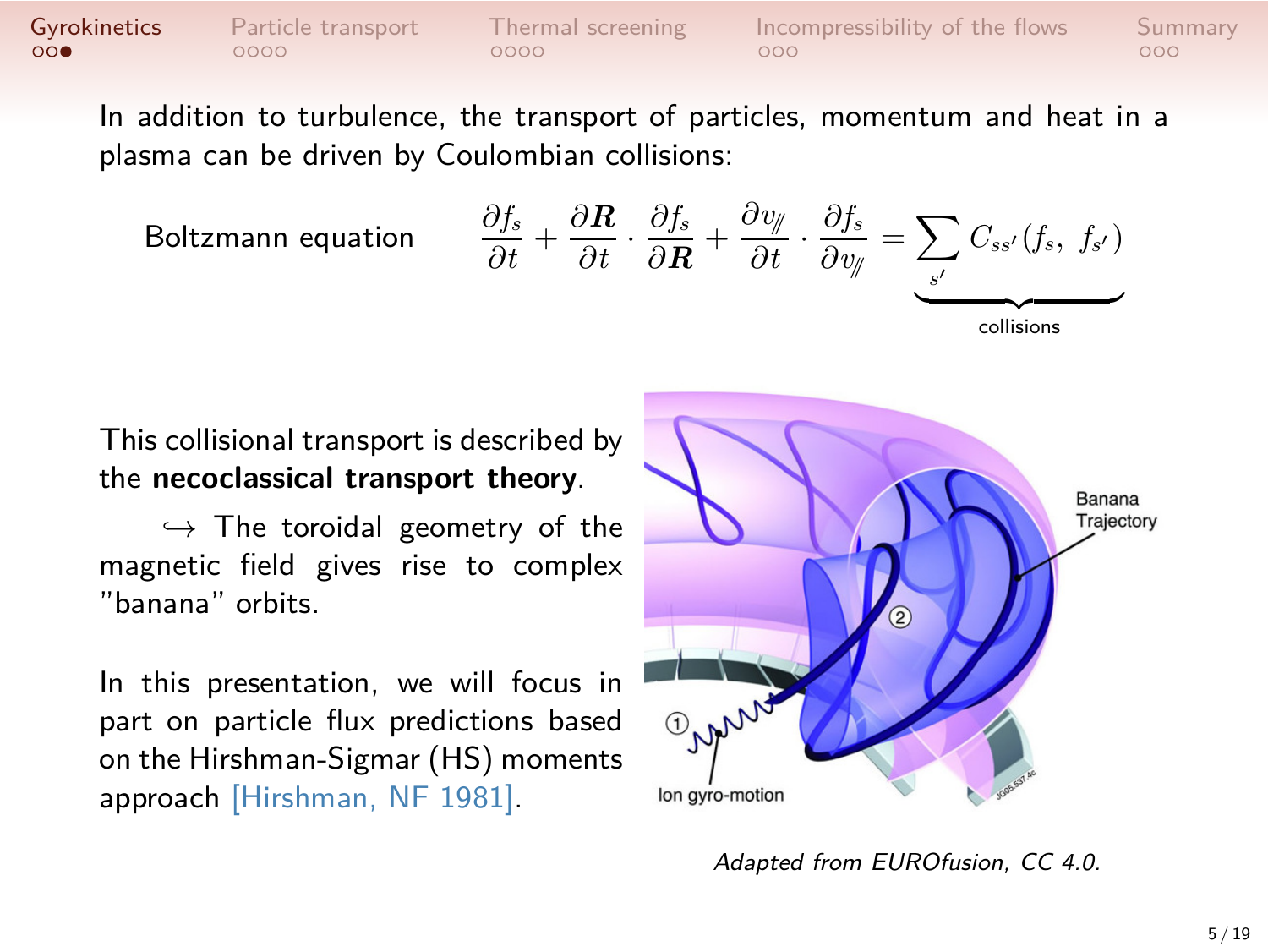## Gyrokinetics **Particle transport** Thermal screening Incompressibility of the flows Summary<br>  $\begin{array}{cc}\n000 & 000 & 000\n\end{array}$ Section outline

**Gyrokinetics** 

#### Particle transport in global simulations

Thermal screening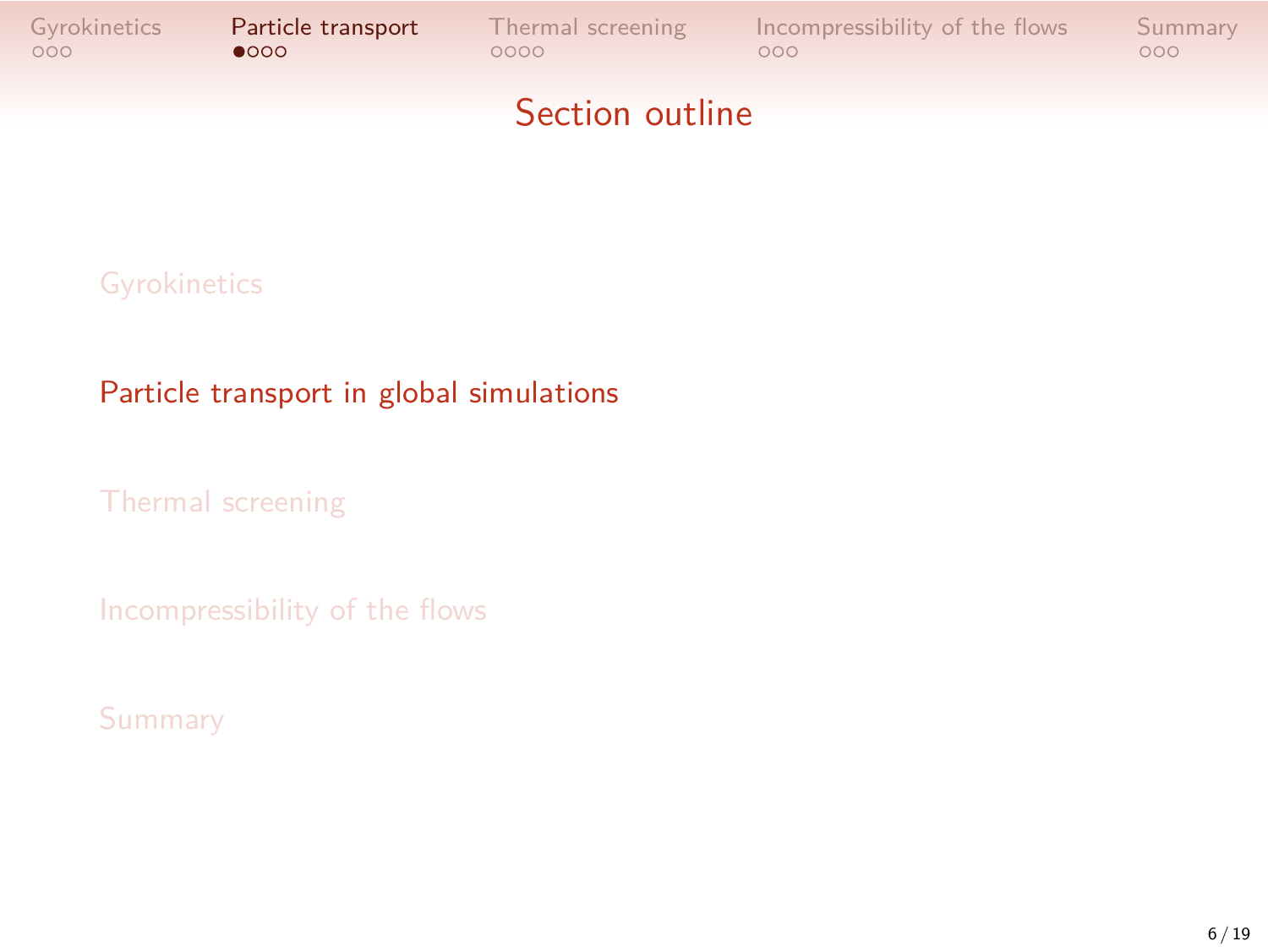

High-Z materials (esp. Tungsten  $Z_W = 74$ ) are now common elements for plasma facing components of fusion reactors:

- *•* already in JET (UK), ASDEX-U (Germany)...
- *•* will be used in ITER.

However, impurities which penetrate the plasma can be transported in- or outwards depending on species.

*,→* Accumulation at the core is detrimental for fusion efficiency.

Most numerical studies of transport are performed using (stacks of) dedicated codes to treat various aspect of the dynamics separately.

*,→* This assumes that turbulent and collisional transport are additive without synergistic effects.

Can those results be recovered in more general, **full-f global** codes?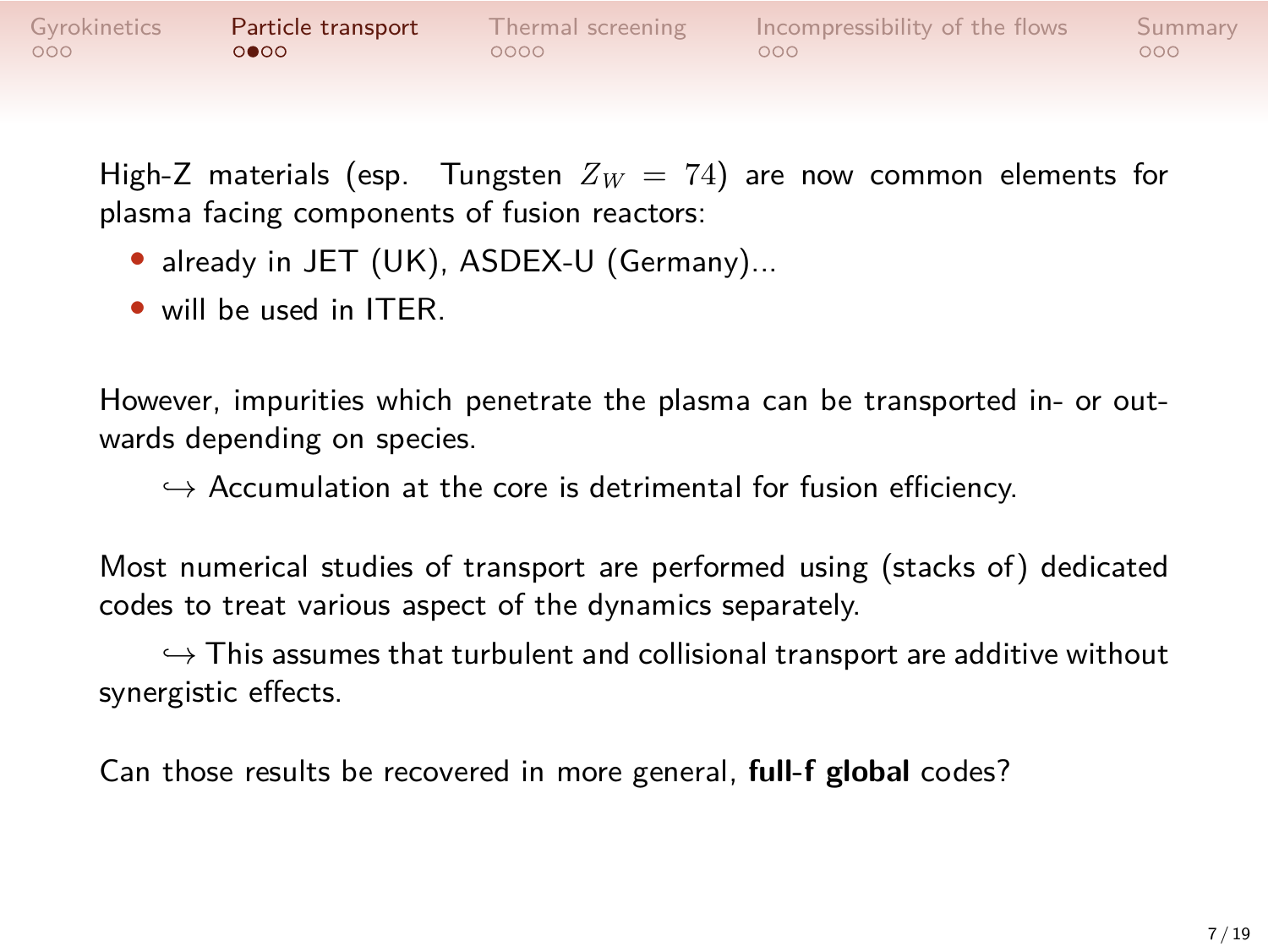| Gyrokinetics | Particle transport | Thermal screening | Incompressibility of the flows | Summary |
|--------------|--------------------|-------------------|--------------------------------|---------|
| 000          | 0000               | 0000              | റററ                            | 000     |
|              |                    |                   |                                |         |

The simulation code GT5D [Idomura, JCP 2016], which will be used for our simulations is:

- *•* Eulerian 5D gyrokinetic,
- *•* **global** = all the 3D core plasma is simulated,
- *•* **full-f** = distribution functions *f<sup>s</sup>* considered (instead of the more common decomposition  $f_s = f_{0s} + \delta f$  with a fixed background equilibrium  $f_{0s}$ ),

Those last 2 properties not being verified in the HS moment approach leads to complications:

- *•* profile relaxation,
- *•* evolution towards non-Maxwellian distribution,
- *•* collisions at different temperatures.

(As well as the numerical issues arising from the wide range of masses at play.)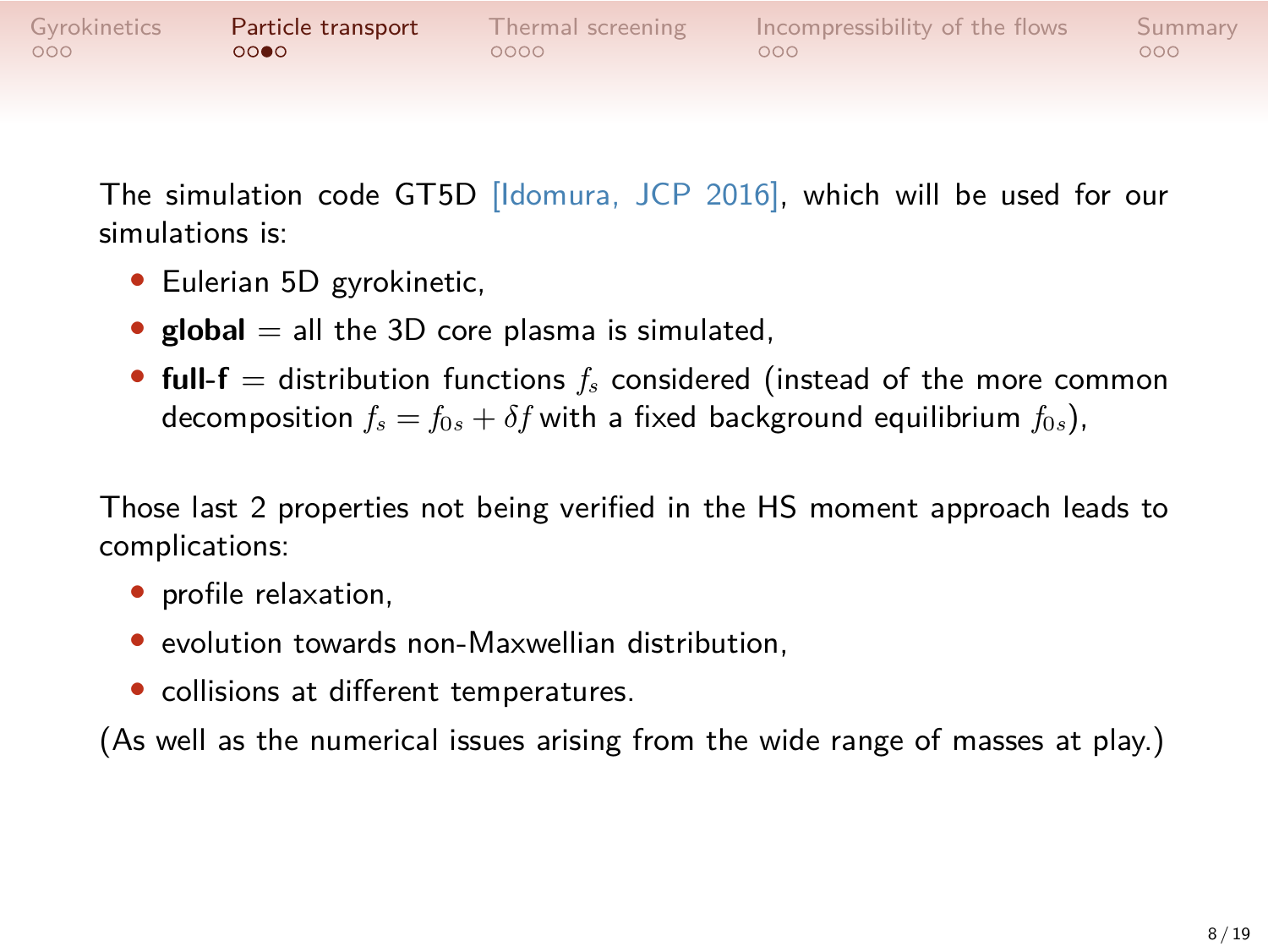| Gyrokinetics<br>Incompressibility of the flows<br>Particle transport<br>Thermal screening<br>000<br>റററ<br>0000<br>റററ | Summary<br>000. |
|------------------------------------------------------------------------------------------------------------------------|-----------------|
|------------------------------------------------------------------------------------------------------------------------|-----------------|

The recent paper [Estève, NF 2018] exhibited synergies between turbulent and collisional transport.

*,→* This would suggest the 2 types of transport should not be computed separately, as is commonly done.



However, GYSELA results yielded much lower thermal screening factor than expected.

*,→* Objective to verify invesrtigate that discrepency in thermal screening factor.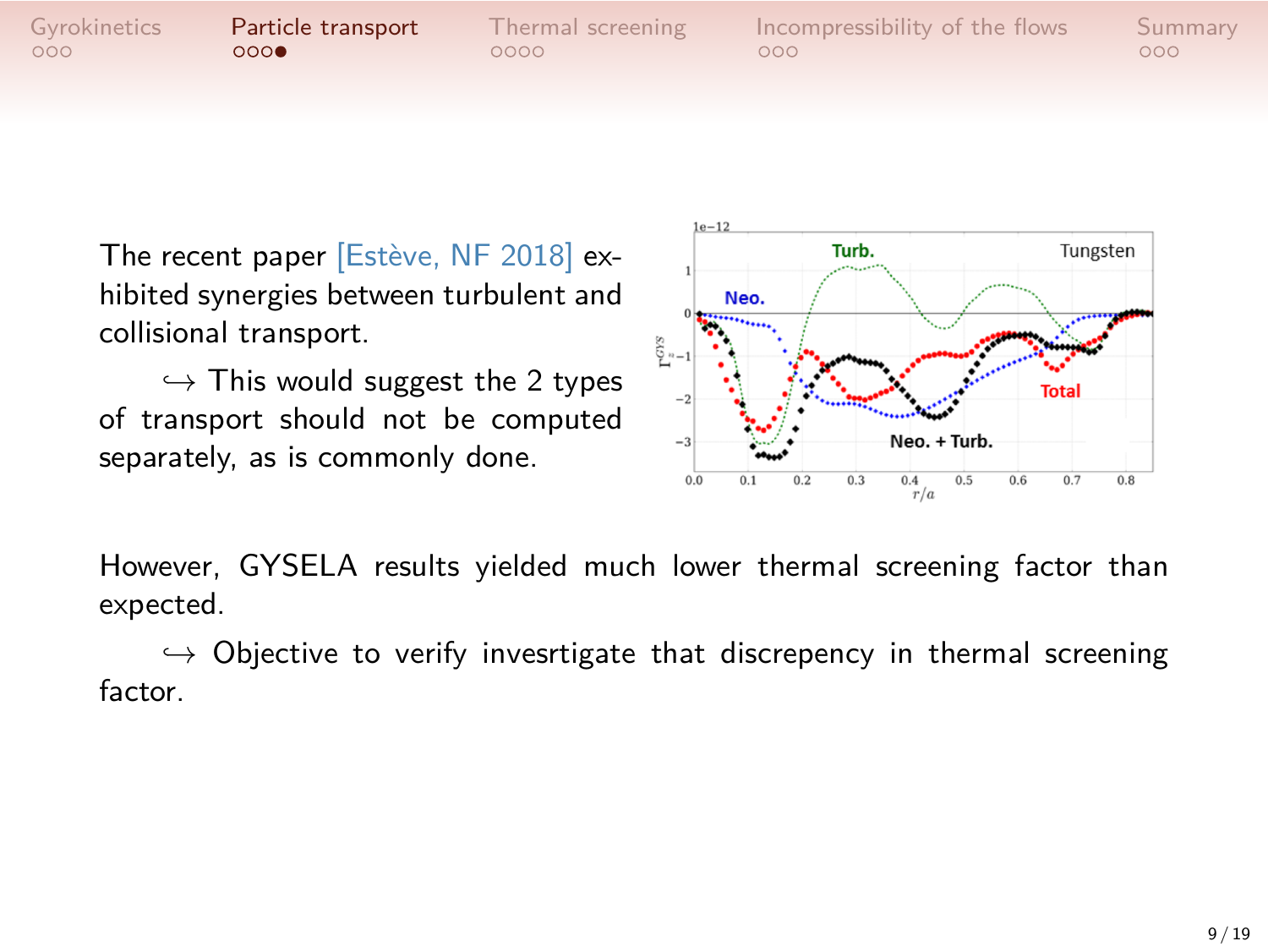

**Gyrokinetics** 

Particle transport in global simulations

### Thermal screening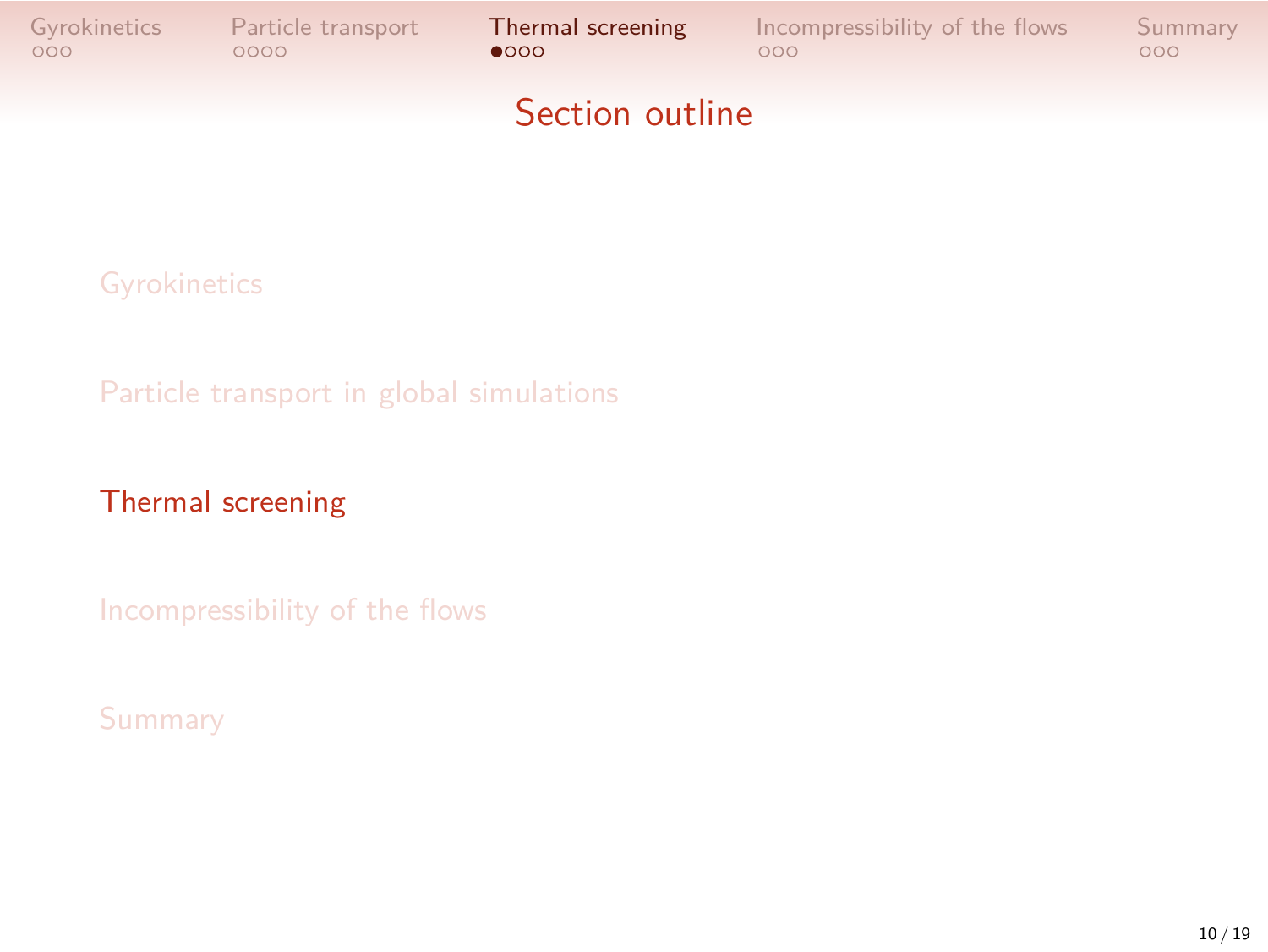| Gyrokinetics | Particle transport | Thermal screening | Incompressibility of the flows | Summary          |
|--------------|--------------------|-------------------|--------------------------------|------------------|
| 000          | - 0000 -           | റ∙റെ              | റററ                            | 000 <sup>1</sup> |
|              |                    |                   |                                |                  |

The particle flux Γ*<sup>z</sup>* of a trace impurity *z* depends on:

- the radial density gradient  $\frac{\partial(\ln n_s)}{\partial r} = -1/L_{ns}$  of all the species, *,→* inward flux of particles,
- the common radial temperature gradient  $\frac{\partial (\ln T)}{\partial r} = -1/L_T$ , *,→* outward flux of particles.

The temperature gradient dependence is modulated by the **thermal screening factor** *H*<sub>*z*</sub> ∈  $[-1/2, 0]$ .

Benchmark simulations were ran with our global full-f gyrokinetic code, GT5D, to be compared with the HS moment approach:

- CBC-like  $(L_n$  and  $L_T$  varied for scans),  $\rho_* = \rho_{ti}/a_0 = 1/150$ ,
- *•* trace impurities {**He**, **C**, **W**40+, **W**65+} spanning over the 3 collisional regimes (resp. banana, plateau and PS and deep PS).
- only one poloidal section simulated  $(n = 0)$ ,
- *• ϕ{m>*0*}* filtered out at each timestep (to prevent the onset of turbulence),
- kinetic electrons  $m_e = m_D/100$ .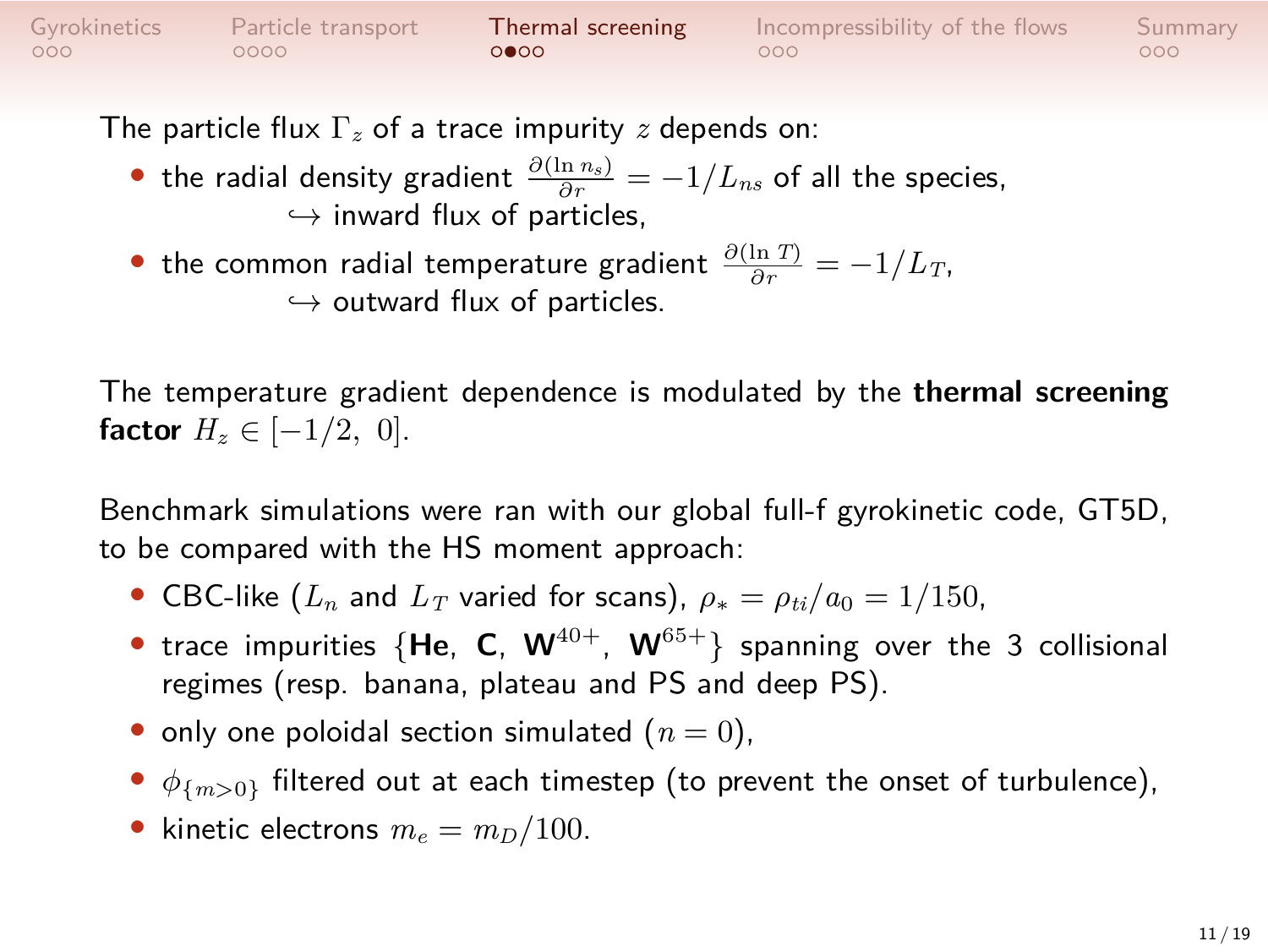Gyrokinetics Particle transport **Thermal screening** Incompressibility of the flows Summary<br>  $\begin{array}{ccc}\n000 & 000 & 000 \\
000 & 000 & 000\n\end{array}$ 

While the density gradient dependence was recov-  $\frac{4}{x}$ ered, the **thermal screening factor** *H<sup>z</sup>* was not.

Figures to the right:

- $R_0/L_T = 0$ , 3.46, 6.92,
- solid lines = GT5D,
- *• · · · ⋄ · · ·* = HS estimate.

Similarly to GYSELA,  $|H_z|$  is found to be  $\sim 30\%$ smaller than predicted.

*,→* If not a mistake, a model limitation?

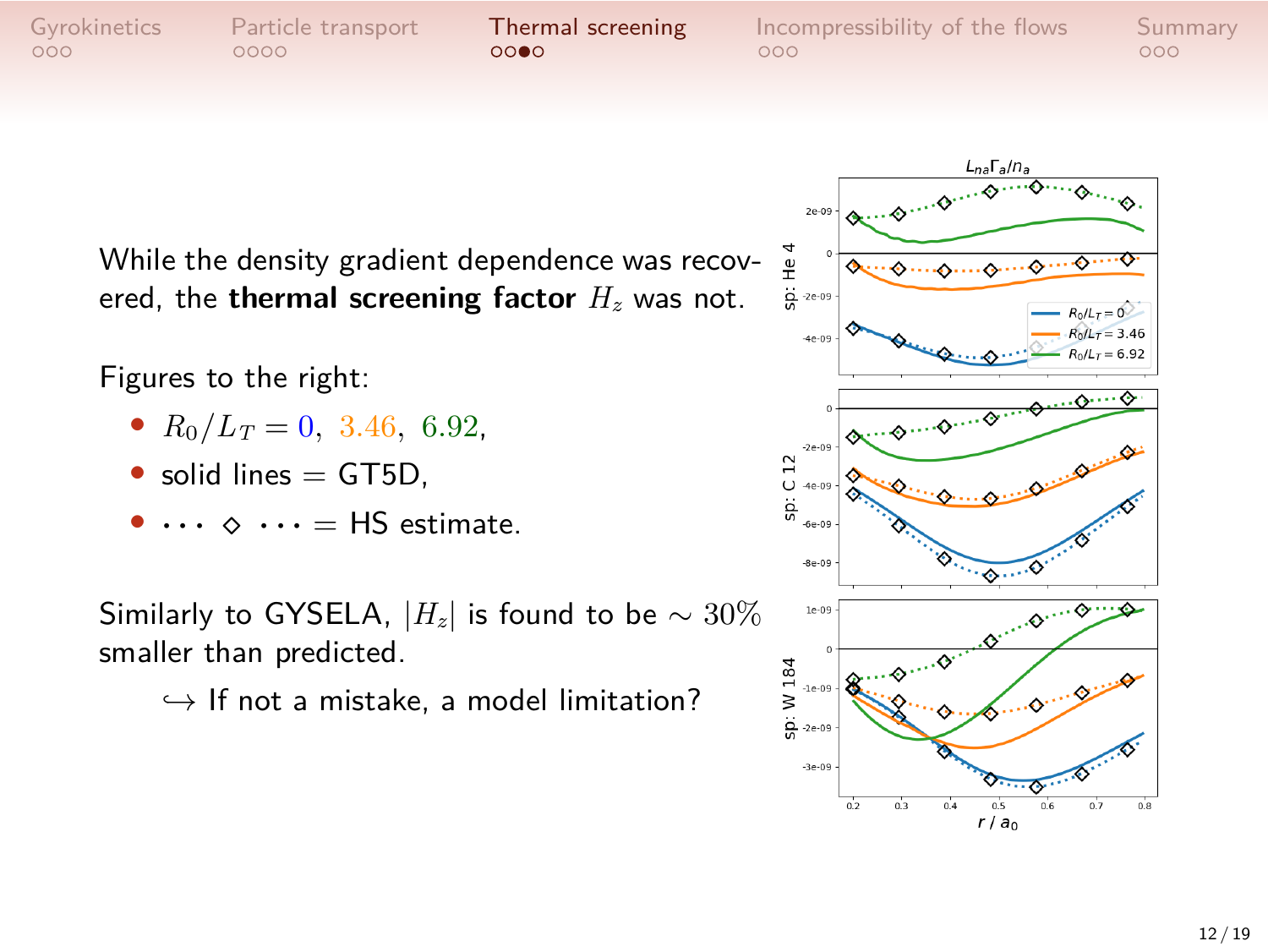

 $\hookrightarrow$  The HS moment approach is  $O(\rho_*^0)$   $(\rho_* = \rho_i/a_0$ , normalised gyroradius).

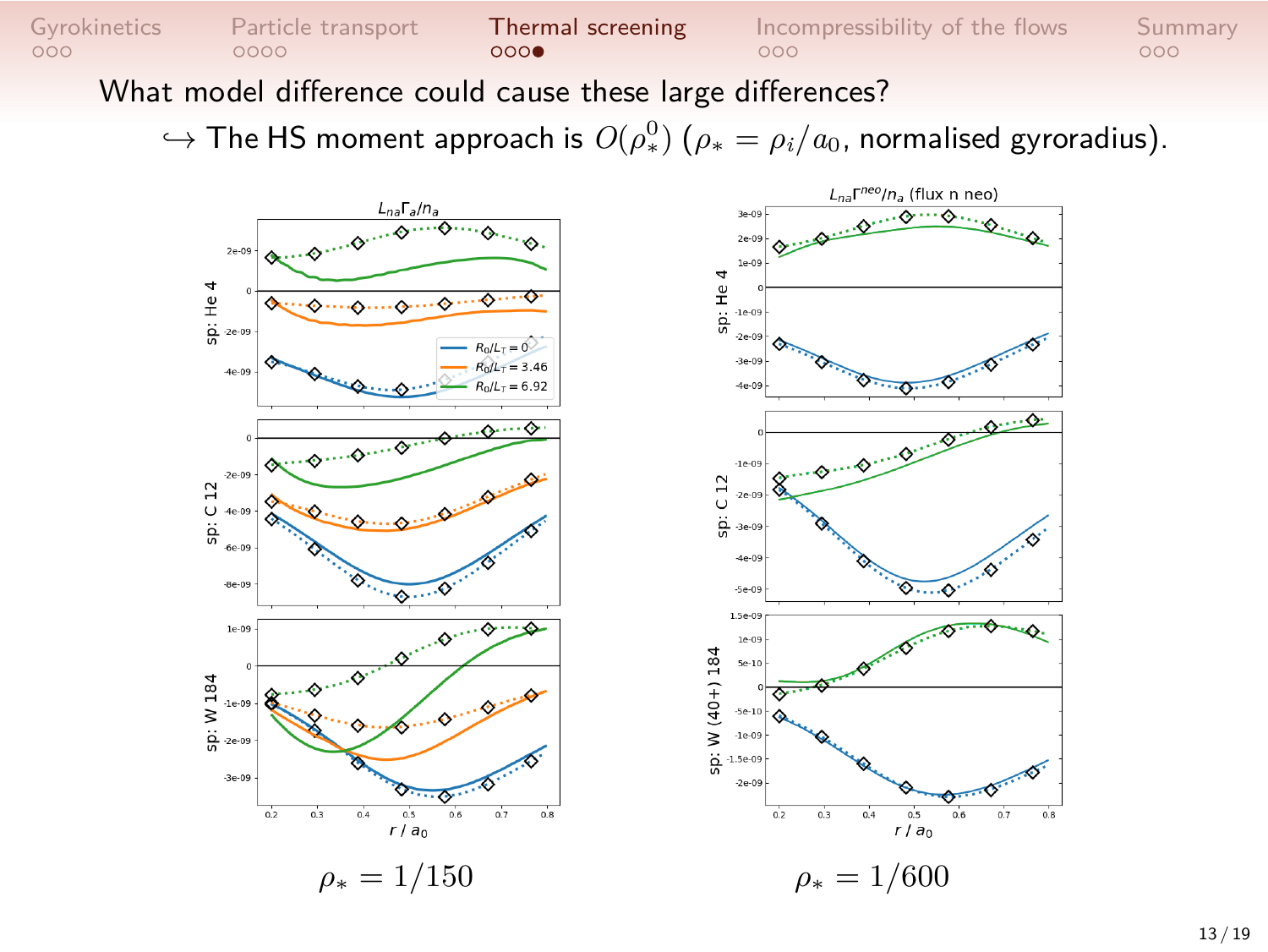# Gyrokinetics Particle transport Thermal screening **Incompressibility of the flows** Summary<br>  $\begin{array}{ccc}\n\text{OOO} & \text{OOO} & \text{OOO} \\
\text{OOO} & \text{OOO} & \text{OOO} & \text{OOO}\n\end{array}$ Section outline

**Gyrokinetics** 

Particle transport in global simulations

Thermal screening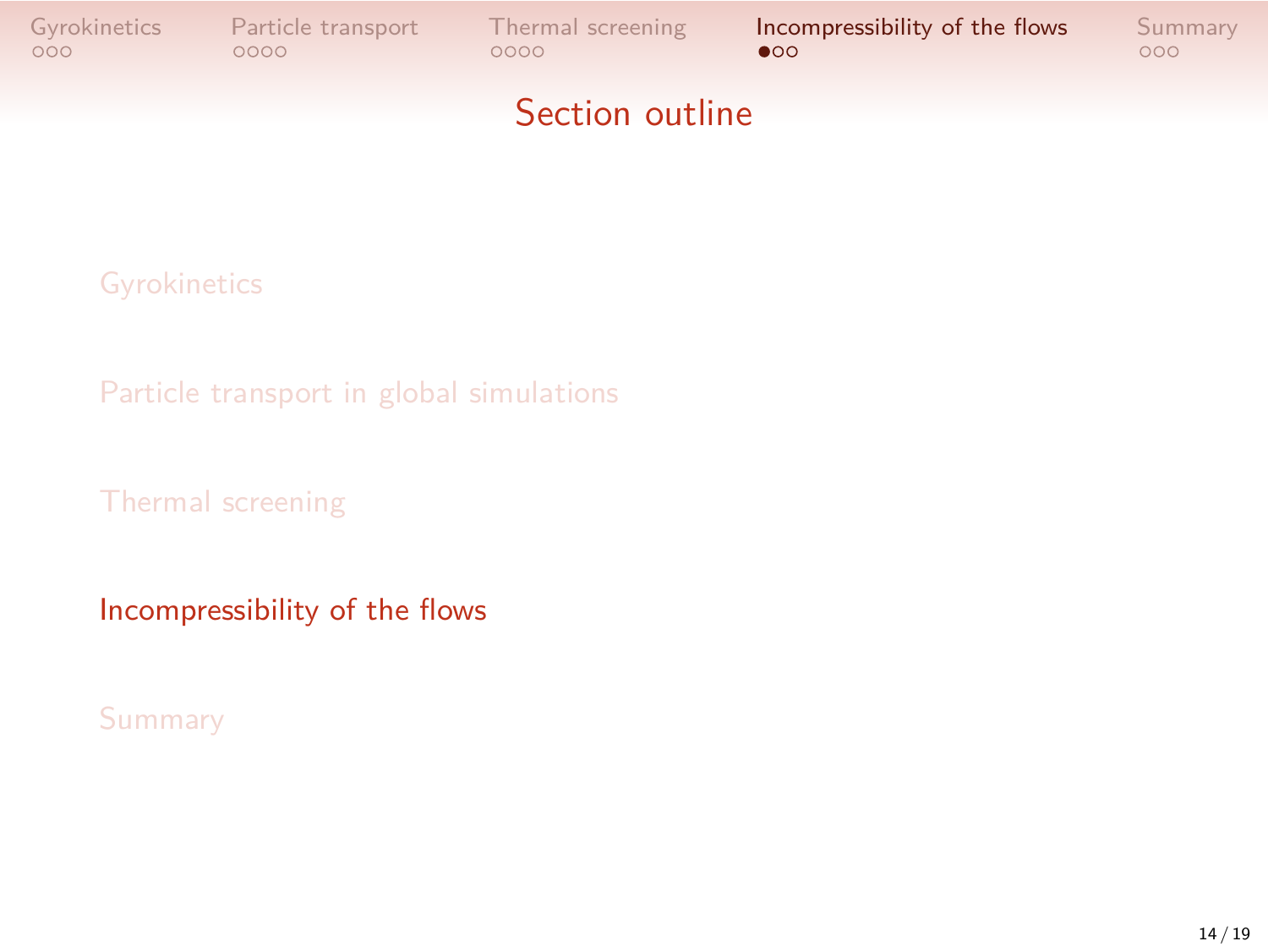| Gyrokinetics | Particle transport | Thermal screening | Incompressibility of the flows | Summary |
|--------------|--------------------|-------------------|--------------------------------|---------|
| 000          | ,0000              | ,0000             | $\circ \bullet \circ$          | noo.    |
|              |                    |                   |                                |         |

In the HS moment approach, the parallel flows are determined through the incompressibility condition for each flow:

 $\mathsf{div}\left(n_a\,\pmb{V}_a\right)=0,\qquad \mathsf{div}\left(\pmb{q}_a\right)=0,$  $\cdots$  (all is  $+ O(\rho_*)$ )



*Left two columns: divergence of the first 2 flows for electrons (top), Deuterium (middle) and Helium (bottom). Right column: poloidal dependence at mid-radius*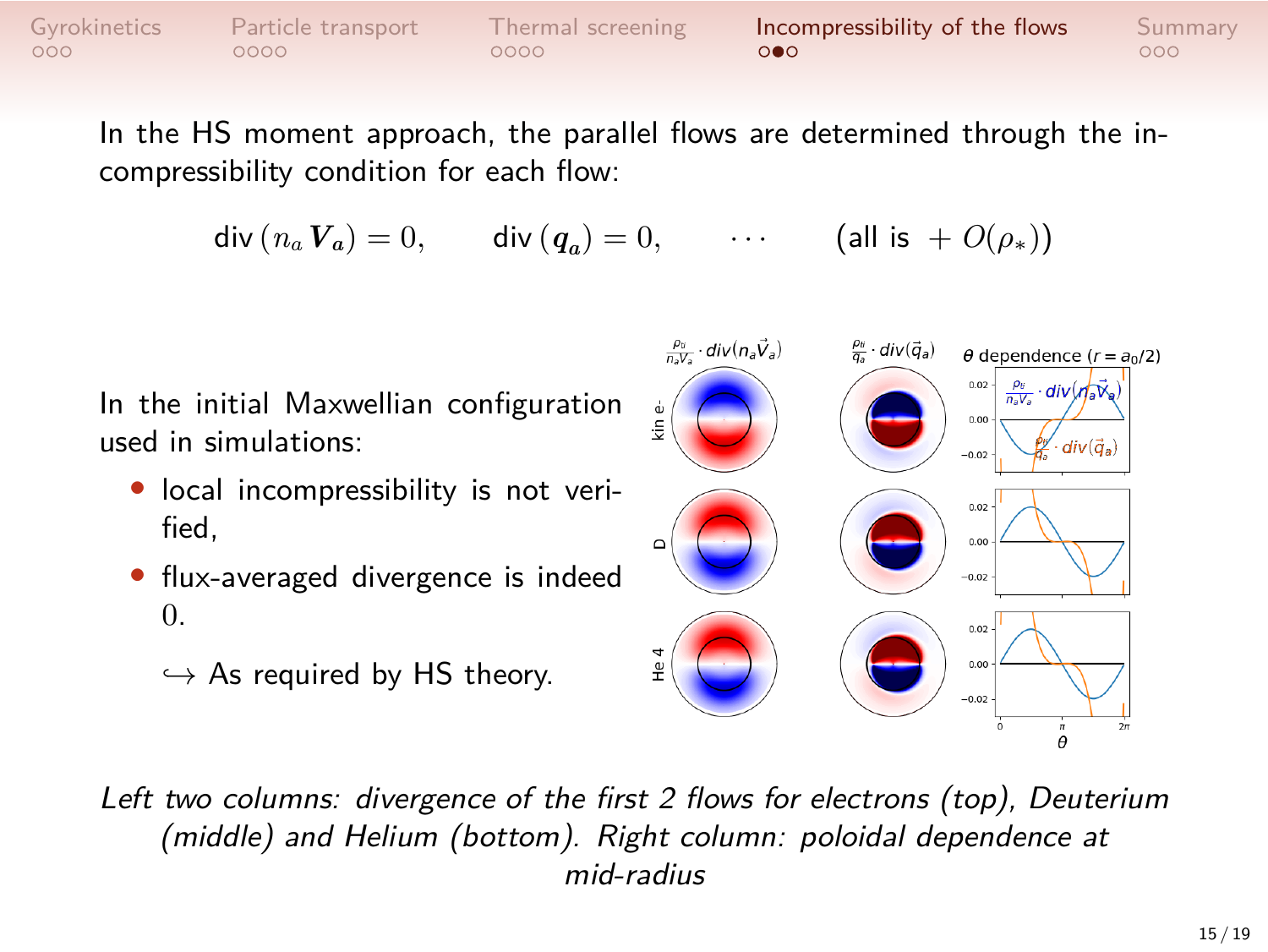

The violation of the incompressibility condition comes from the radial flow:

$$
\boldsymbol{V}_r = \frac{1}{n_s} \iint m_s^2 B_{\parallel s}^* \left( \dot{\boldsymbol{R}}_{\phi=0} \cdot \boldsymbol{e}_r \right) f \, dv_{\parallel} d\mu
$$

*,→* It can be traced back to the small poloidal asymmetries which grow in the temperature profile.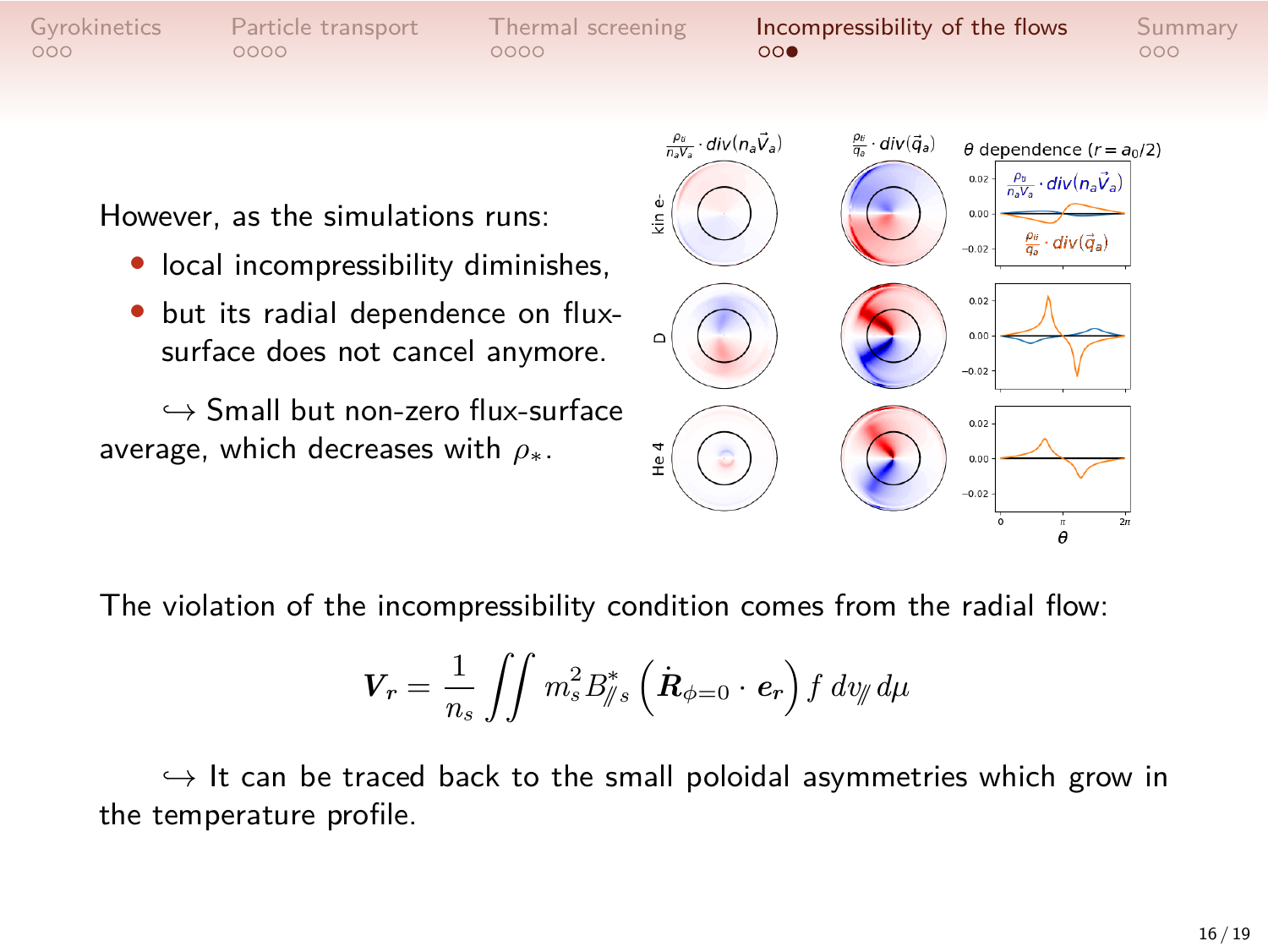

**Gyrokinetics** 

Particle transport in global simulations

Thermal screening

Incompressibility of the flows

#### Summary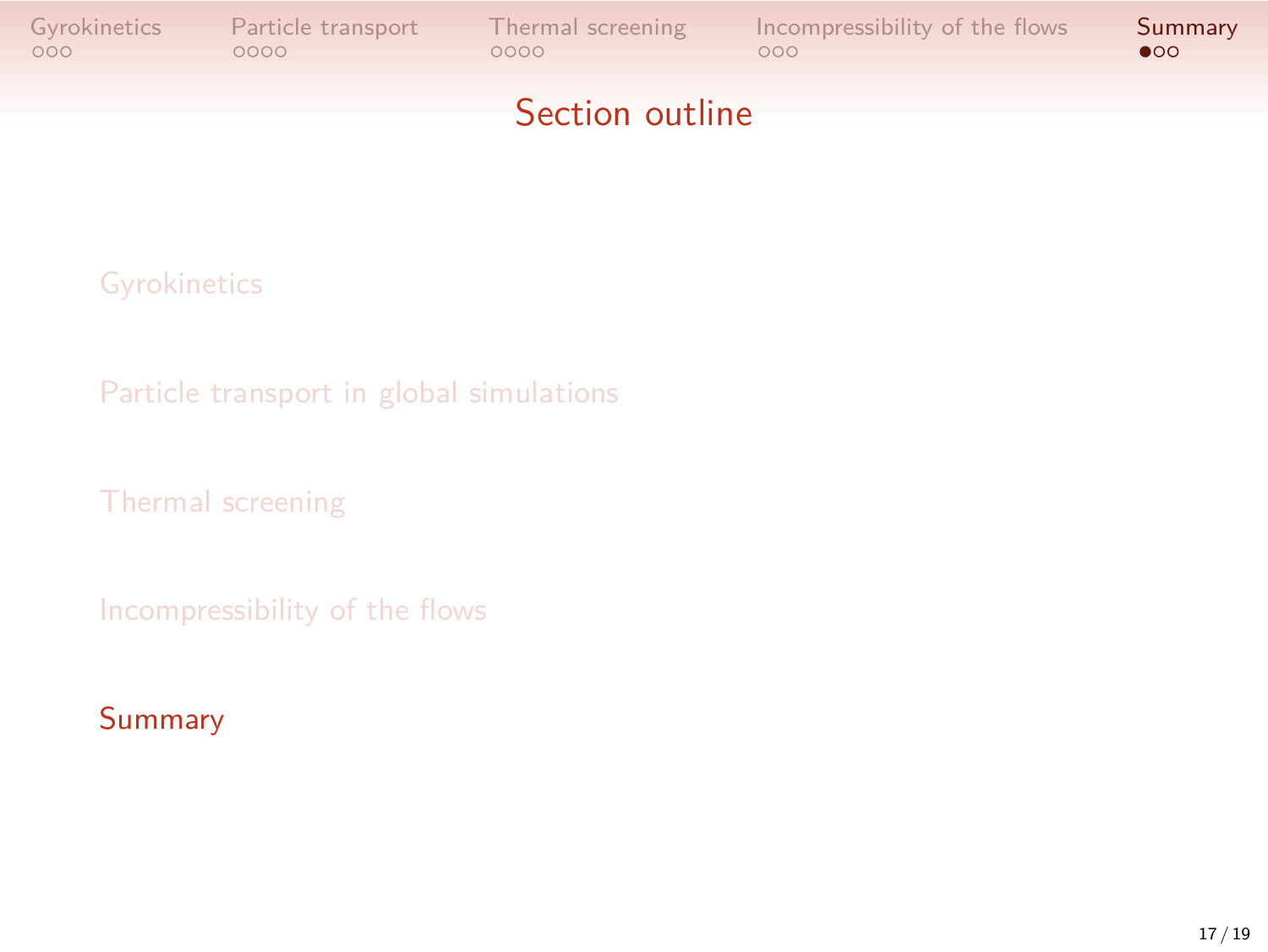| Gyrokinetics     | Particle transport | Thermal screening | Incompressibility of the flows | Summary |
|------------------|--------------------|-------------------|--------------------------------|---------|
| 000 <sup>o</sup> | 0000               | 0000              | COO.                           | െ       |
|                  |                    |                   |                                |         |

We have compared trace impurity particle fluxes from full-f gyrokinetic simulations to the commonly used HS estimate:

- *•* agreement recovered when the normalised gyroradius is reduced *ρ<sup>∗</sup> →* 0,
- *•* this *ρ<sup>∗</sup>* is in agreement with previous results from GYSELA,
- *•* lower values of *ρ<sup>∗</sup>* also reduced the inward particle flux.

A likely explanation is the violation of the incompressibility of the flows:

- *•* 0 in flux-surface average for the initial Maxwellian distribution,
- *•* non-zero value set by asymmetries in the temperature *T*.